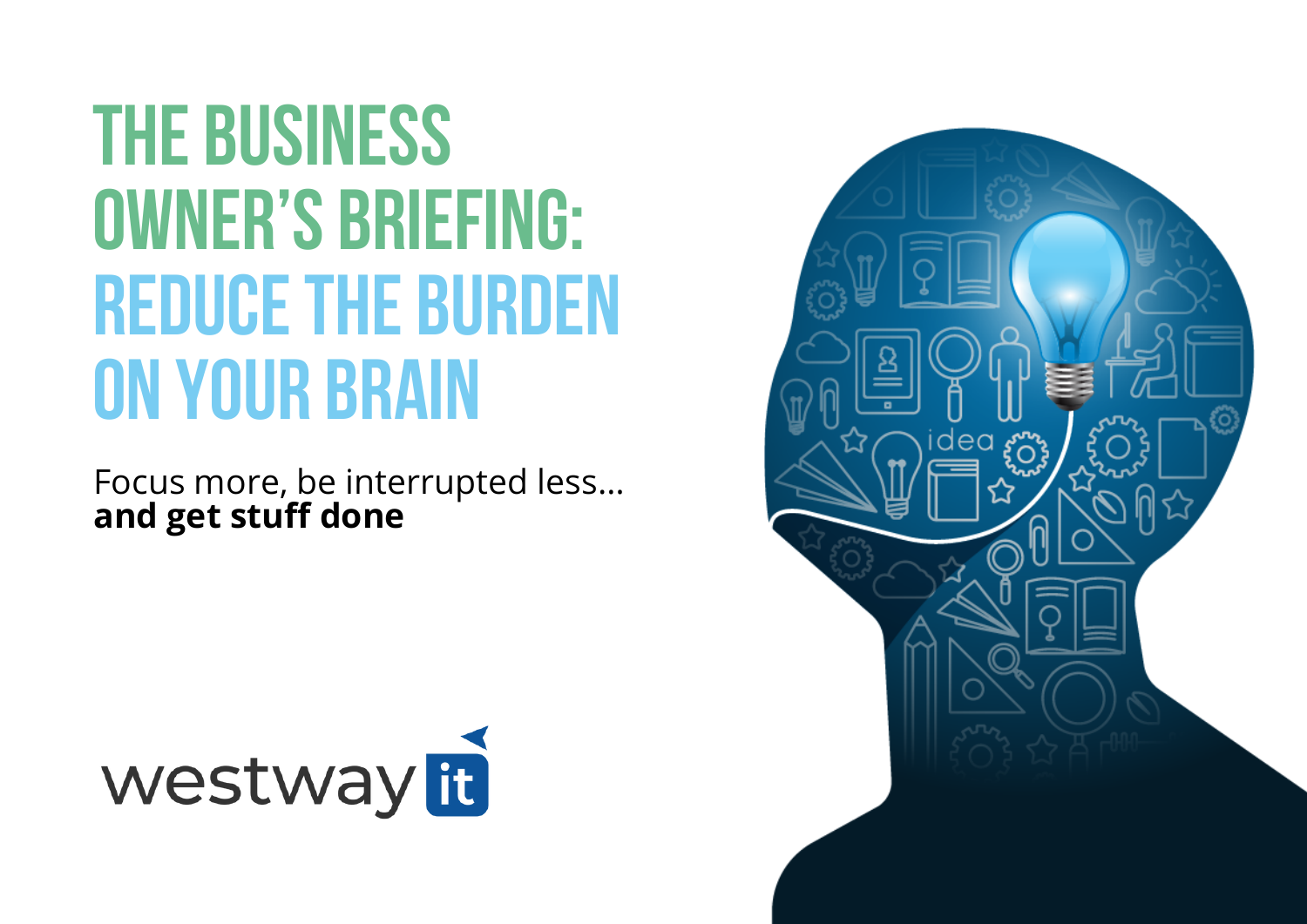When you're a business owner or manager, you have a lot of responsibilities. There are also many people who want to speak to you throughout your working day.

Unfortunately, that means that you may be interrupted more often than you'd like. And you have to split your focus on things you'd rather give your full attention to.

It can be a big frustration.

Many business owners and managers feel this way. **You are not alone!**

It's not to say that you don't want to help out or that you haven't got time for people. Of course you still care! These are your people here to help you succeed.

But sometimes wouldn't it be nice to just sit down and complete something without being side-tracked?

#### **Understand this: The more things you have to switch between during the day – and the more unscheduled interruptions – the greater the burden on your brain.**

It can lead to a feeling of total cognitive overload by the end of the day.

You'll recognise this as getting home in a bit of a daze, and feeling like you don't have enough energy for your family. It's a horrible feeling.

Fortunately, the past couple of years have given us all the productivity tools that we need.

There are five key areas to focus on:

- **· Scheduling**
- **· Planning**
- **· Workflows**
- **· Automation**
- **· Focus**

This briefing will show you some solutions that many other business owners and managers rely on.

They're all included in Microsoft 365, which means some of them integrate with other 365 apps you use.

Of course, not every tool mentioned here will be suitable for you. Not everything will fit in with the way that you like to work, or the way that your business runs.

**But if you can use just one or two of these tools to relieve your brain of some of its burden, that's a great start.**

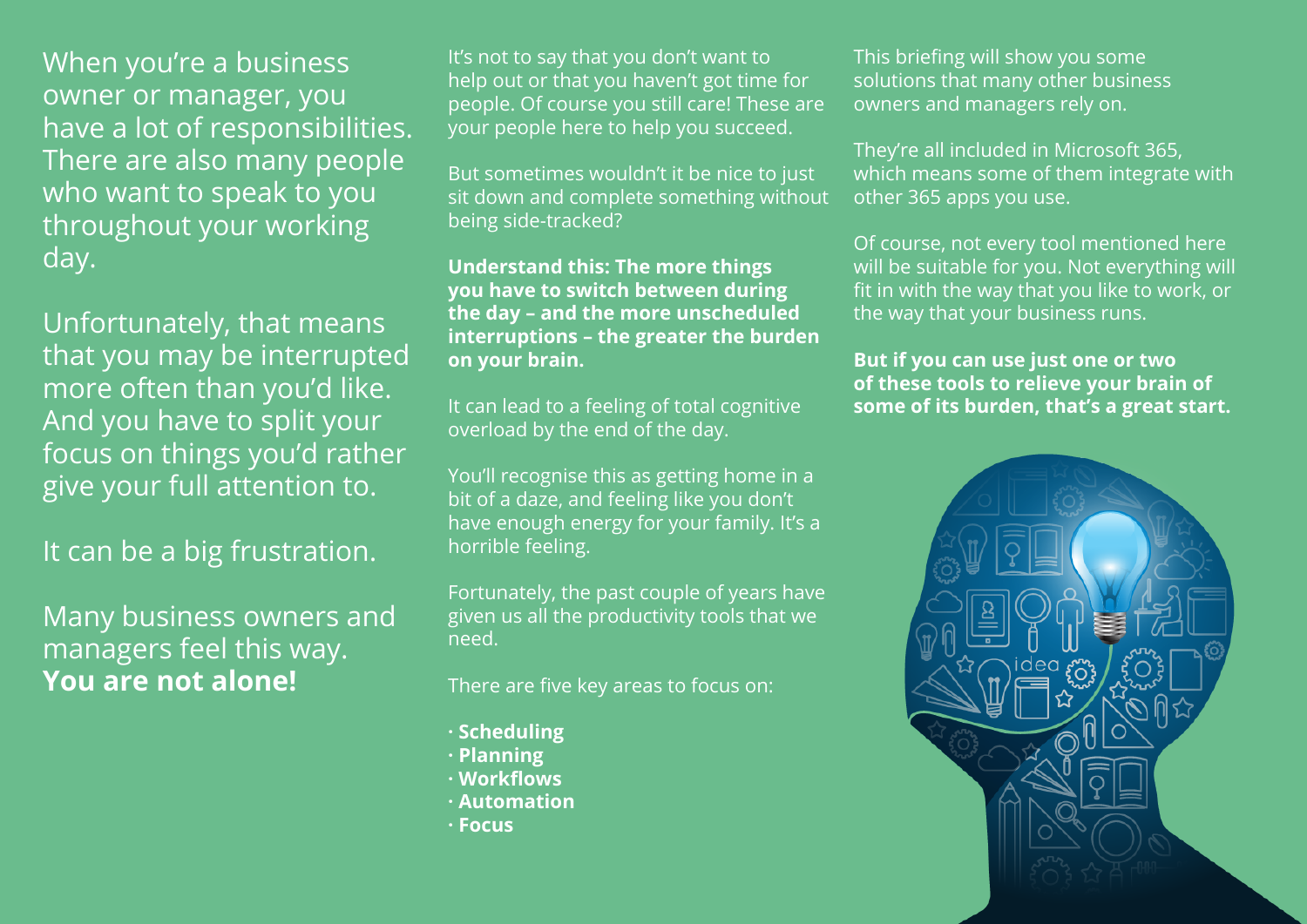Let's start by looking at your calendar. Get your calendar right and that can eliminate many of your productivity **i s s u e s i n o n e g o .**

Whoever you're meeting and whether it's by video call or in real life, your calendar needs to be organised around how you personally best work. In other words, let your calendar be a slave to you, not the other way round!

Microsoft Outlook offers lots of features that make scheduling easier.

For example, you can use the **Scheduling Assistant** and **Room Finder** to help you coordinate the right attendees and find a meeting room. There's even an AutoPick feature that can work out t h e most suitable time and date for everyone.

For virtual meetings, use **Teams**. There are so many useful tools built in to

make your meetings more productive.

calendar. **Get your calendar**<br> **112.** The strain and that can eliminate<br> **113.** The strain and the strain and that can eliminate<br> **114.** The strain of your productivity<br> **118.** Similar and the strain of the strain of the Another great tool f o r managing your diary is **Bookings.** This not only allows you to share your schedule so people c a n b o o k t h eir o w n appointments with you, but it also lets you customise the types of meetings or appointments you hold most often. That means the app will automatically block out the rig h t a m o u n t o f time, and arrange the best location (whether virtual or r e al) f o r e a c h m e e tin g.

Bookings will copy all the details across to your Outlook calendar too, so you're not forever switching between apps to know what's next

### *O u r p r o tip :*

In Bookings set scheduling policies so your entire day's calendar isn't open to other people. For example, if you prefer to meet *in the mornings and focus on other work in* the afternoons, you'd only let people *s c h e d u l e m o rn ing m e e tings .*

*Two* other pro tips on scheduling. The first *can help you eliminate constant* interruptions from your team. If that's an issue for you, then schedule time every day *wh e r e yo u a r e fr e e t o c h a t - "A s k M e A nyth ing ", if yo u like .*

This could be just 30 minutes a day. It *works best when it's the same time each day. And you have to be strong to push* back on non-urgent interruptions outside *yo u r d a ily A s k M e A nyth ing*

Our other pro scheduling tip could be a real *g a m e c h a ng e r fo r yo u .*

Schedule time for important tasks that you want to complete without interruption in *th e s a m e way yo u 'd s c h e d u l e tim e fo r a meeting. Block it out of your diary and make yourself unavailable.* 

> *I t 's s u c h a s im p l e i d e a but a powerful one.*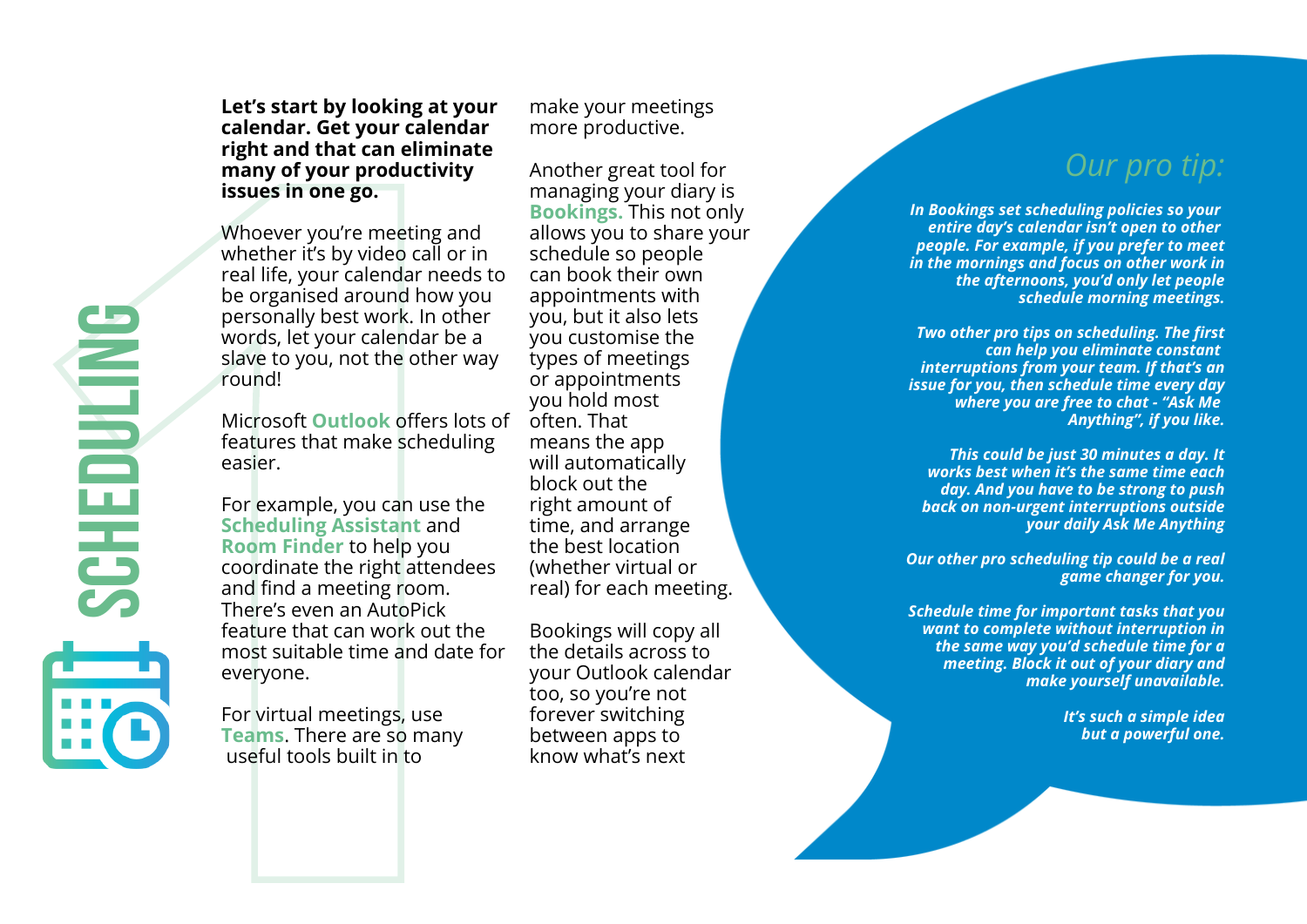# **PLANNI**

**One of the best ways to keep on track with what you need to be focusing on is to plan each day well.**

You're probably used to doing this already to some degree, but you can take your daily planning to the next level.

Start each day or week by creating a detailed to do list. Microsoft's **To Do app** is a favourite way to create a list and keep on top of it.

The additional features really make this tool a necessity. It allows you to track, organise and prioritise all of your tasks each day. But that's not why it's so good.

**22**<br> **23**<br> **23**<br> **23**<br> **24**<br> **24**<br> **24**<br> **24**<br> **24**<br> **24**<br> **24**<br> **24**<br> **24**<br> **24**<br> **24**<br> **24**<br> **24**<br> **24**<br> **24**<br> **24**<br> **24**<br> **24**<br> **24**<br> **24**<br> **24**<br> **24**<br> **24**<br> **24**<br> **24**<br> **24**<br> **24**<br> **24**<br> **24**<br> **24**<br> **24**<br> **24**<br> **24**<br> Each task can be broken down into steps, and you can even create checklists to drill into details. And here's the really great part – you can assign tasks to members of your team, send them reminders, and see what progress has been made.

That saves you time checking in with colleagues to see how they're getting on, or chasing them on email.

# *Pro workflow tip:*

*When you're making your plans each day, you'll probably notice some of your tasks could easily be completed by other people. Don't forget to delegate whatever you can, and if you need to, find experts so you can outsource the things you can't handle inhouse.*

*There are thousands of people out there waiting to do tasks for you on platforms such as Fiverr and Upwork.*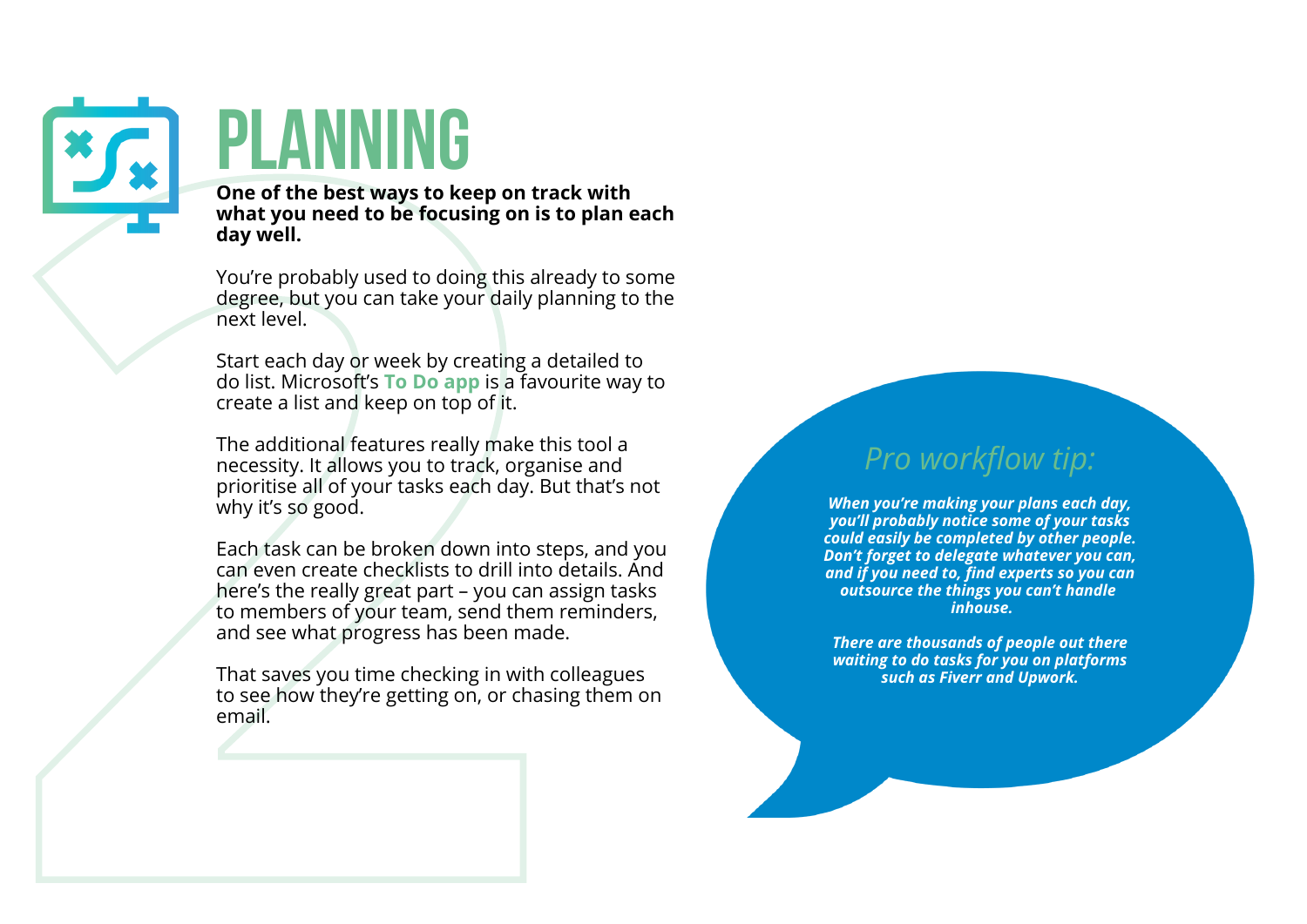*Pro workflow tip:*

**w**

**o**

**r**

**k**

**flo**

**w**

*Get your team to take responsibility for their own projects, overseeing their own workflow. This will help relieve some of your burden and give them more responsibility.*

 **there for them to see. to follow, they're less likely to need to room for confusion. And when your When everybody knows what they're supposed to be doing, there's far less people have a clear, well laid-out plan interrupt you to check details. It's all**

**Planner** is a fantastic tool for this (in some 365 subscriptions it's now being integrated into Teams, and is called Tasks by Planner).

Yes, there are lots of project planning tools available, and honestly, they mostly work in a similar way. Planner is really easy to use. When you're trying to save time, that's a big deal.

Planner allows you to create projects and include all the people that need to be involved. You create plans, buckets, and tasks, and can assign things to people where you need to. Any time you make an update to a plan, the right people are notified, and there's an in-built calendar that lets you see due dates at a glance.

One of the really great things about<br>Planner is that you can track your time<br>and progress on each task or project.<br>**1** Reports will detail how much time was<br>better level of planning for future<br>pojects. It also saves you lo One of the really great things about Planner is that you can track your time and progress on each task or project. Reports will detail how much time was spent on each part, which allows you a better level of planning for future projects. It also saves you lots of time when it comes to compiling and creating your own reports, it's all done for you!

If you spend a lot of your time working on or overseeing projects, **Microsoft Project** might be a better solution.

This tool helps to take things to the next level, allowing you to set up dynamic scheduling, based on things like team members involved and the level of work required. With Microsoft Project, you are able to create the dashboard that suits the project best, and take a deeper look at each stage of the task.

You may need to pay more to access it.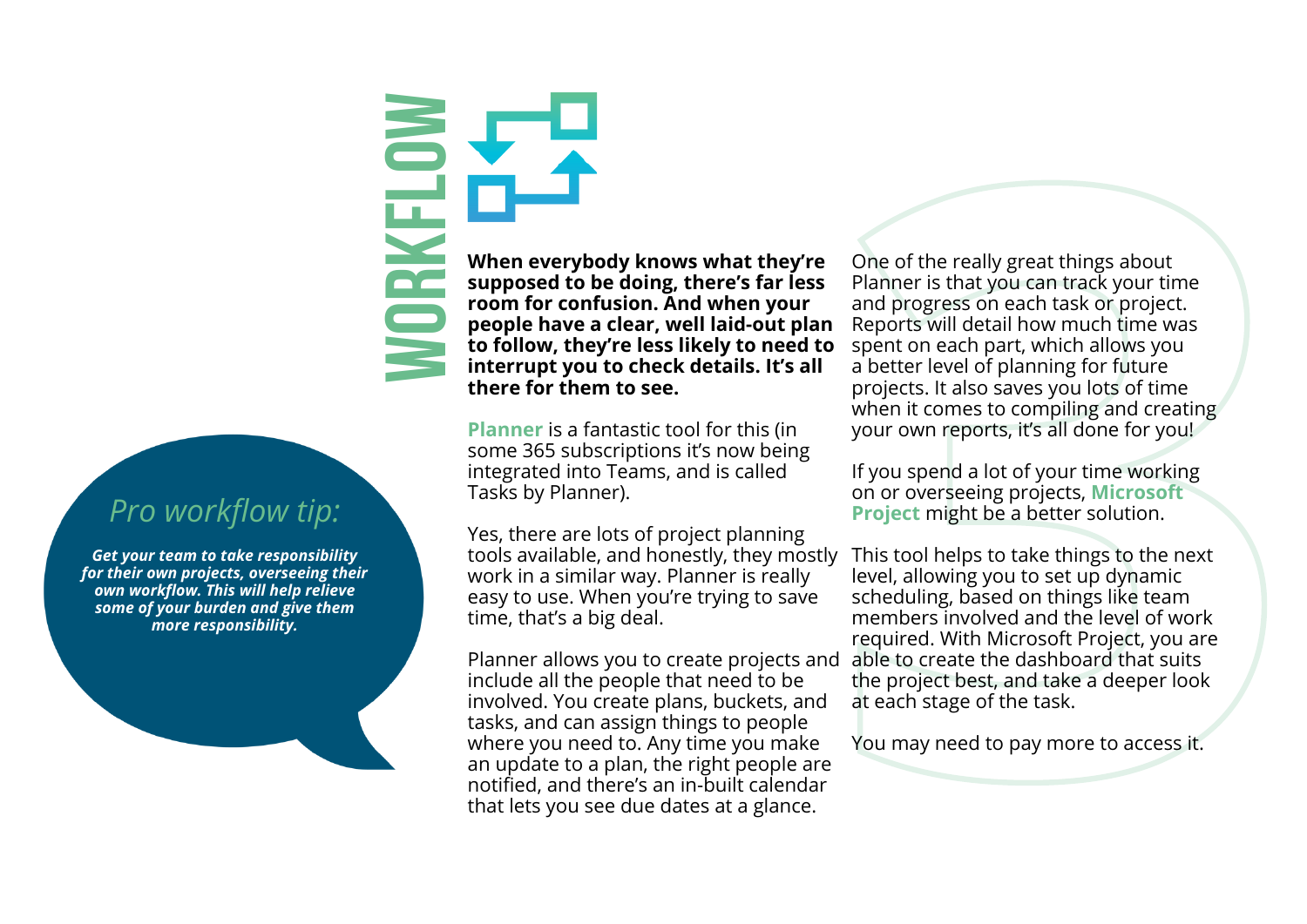## **automati i i i i i i i on**

#### **One of the biggest tools at your disposal is automation.**

Automating tasks that take up a lot of your time or are repetitive can save you hours every week. And it can do the same across your entire business.

One of the best apps to help you get started is **Power Automate.** This tool lets you automate many of your business functions, from data entry and reporting, to processing forms and even invoicing. It can even make recommendations on the tasks you could automate to make your life easier and to make you much more productive.

Everyone in the business can use it. You simply create 'flows' using the simple low-code drag and drop tools, along with pre-built connectors. It also connects with your other apps and services within Microsoft. It can even monitor your social media accounts, posts and form entries to capture and analyse data and trends.

If you're not already using this tool you're wasting a lot of time on tasks that you don't personally need to be doing!

Another great thing about Power Automate is its ability to extract information from print and digital documents, which can make things like processing paper invoices easier. **a one of the biggest tools at your disp**<br>Automating tasks that take up a lot of y<br>hours every week. And it can do the sai<br>This tool lets you automate many of yo<br>and reporting, to processing forms and the mean form and t

It's a tool that every business needs to look at. There will be several functions you can use.

## *Pro automation tip:*

*Power Automate allows you to link together two apps using connectors. This means information can be copied from one app to the other. Which can save you and your people having to enter data multiple times across different applications.*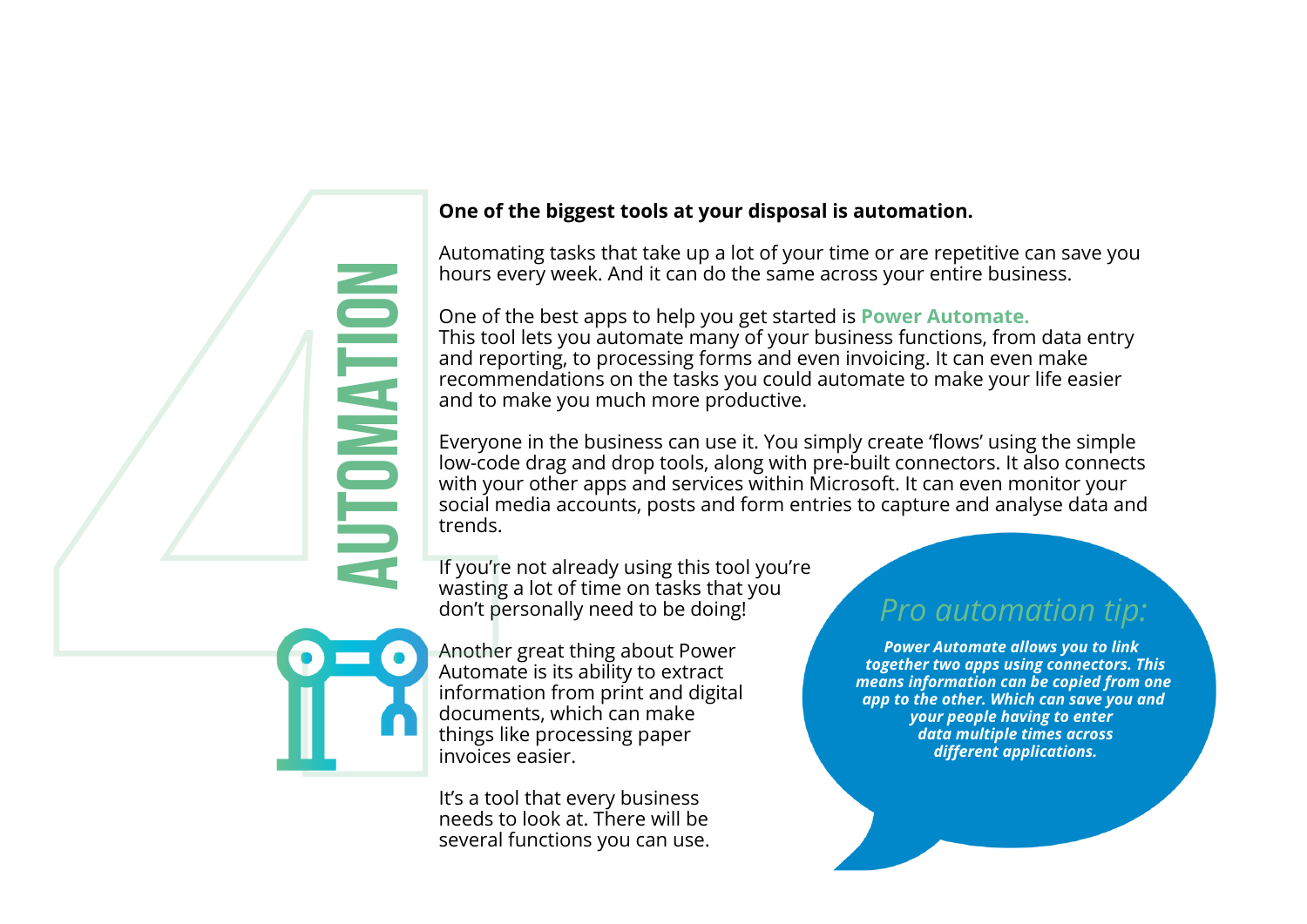

#### **If you find it difficult to focus on tasks without being interrupted, Focus Assist is for you.**

It allows you to silence all digital interruptions for a set amount of time.

You may have already used it in some capacity, but in Windows 11 the feature has recently been updated to make it even more useful.

In Windows 10, Focus Assist gave you the ability to minimise the notifications that would distract you from the task at hand, but it needed to be switched on to work.

The updated version provides an integrated focus timer, which gives you greater control over how and when notifications should be muted.

There is also a new do not disturb feature in Focus Assist, as well as the ability to simplify your start menu, and clean up your taskbar.

# *Pro focus tip:*

**Example 10**<br>
Signality to minimise the<br>
ted to make it even more<br>
the ability to minimise the<br>
com the task at hand, but it<br>
grated focus timer, which<br>
a when notifications should<br>
when notifications should<br>
there miss, s *If there are notifications you really don't want to miss, set up priority notifications under Do Not Disturb. That way you'll never miss something vital, or a personal message.*